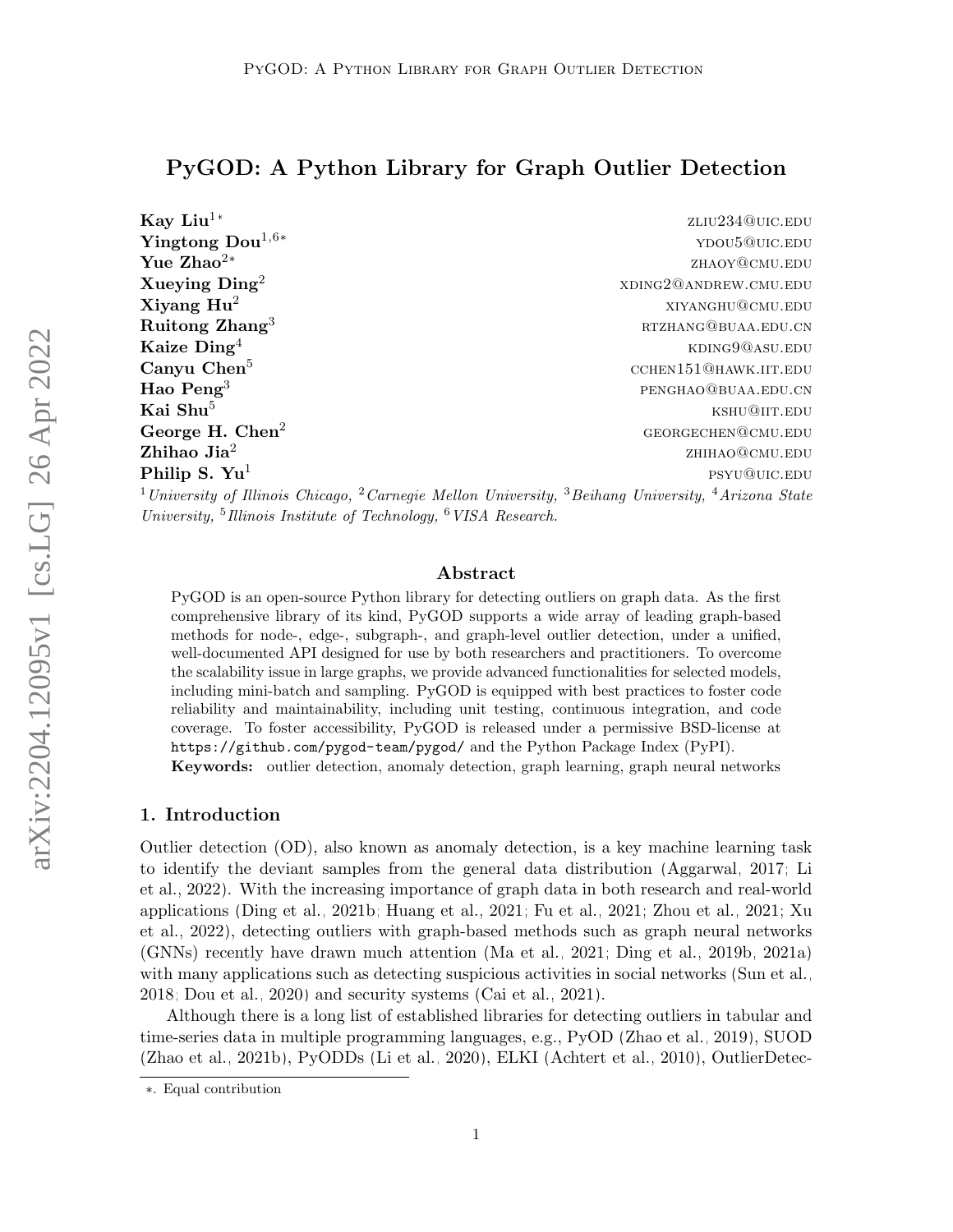| Algorithm                          | Supervision      | Level | <b>Backbone</b> | Mini-batch     |
|------------------------------------|------------------|-------|-----------------|----------------|
| MLPAE (Sakurada and Yairi, 2014)   | Unsupervised     | Node  | <b>MLP</b>      | <b>Yes</b>     |
| GCNAE (Kipf and Welling, 2016)     | Unsupervised     | Node  | <b>GNN</b>      | Yes            |
| ONE (Bandyopadhyay et al., 2019)   | Unsupervised     | Node  | MF              | N <sub>o</sub> |
| DOMINANT (Ding et al., 2019a)      | Unsupervised     | Node  | <b>GNN</b>      | <b>Yes</b>     |
| DONE (Bandyopadhyay et al., 2020)  | Unsupervised     | Node  | <b>GNN</b>      | <b>Yes</b>     |
| AdONE (Bandyopadhyay et al., 2020) | Unsupervised     | Node  | <b>GNN</b>      | <b>Yes</b>     |
| AnomalyDAE (Fan et al., 2020)      | Unsupervised     | Node  | <b>GNN</b>      | In progress    |
| GAAN (Chen et al., 2020)           | Unsupervised     | Node  | GAN             | <b>Yes</b>     |
| OCGNN (Wang et al., 2021)          | Unsupervised     | Node  | <b>GNN</b>      | <b>Yes</b>     |
| GUIDE (Yuan et al., 2021)          | Unsupervised     | Node  | <b>GNN</b>      | <b>Yes</b>     |
| CONAD (Xu et al., $2022$ )         | Unsupervised/SSL | Node  | <b>GNN</b>      | In progress    |
| $CoLA$ (Xu et al., 2022)           | Unsupervised/SSL | Node  | GNN             | In progress    |

<span id="page-1-0"></span>Table 1: Select outlier detection models in PyGOD V0.2.0

tion.jl [\(Muhr et al., 2022\)](#page-6-7), PyTOD [\(Zhao et al., 2021a\)](#page-6-8), TODS [\(Lai et al., 2021\)](#page-5-6), Telemanom [\(Hundman et al., 2018\)](#page-5-7), a specialized library for graph outlier detection is absent.

To tap this gap, we design the first comprehensive Python Graph Outlier Detection library called PyGOD, with a couple of key technical advancement and contributions. First, it covers a wide array of algorithms from node to graph level detection, with varying availability of labels/supervision. Table [1](#page-1-0) shows that PyGOD already supports more than ten leading algorithms. Second, PyGOD streamlines the accessibility of detection models with a unified API design. From the user perspective, one only needs to prepare the data into a predefined graph format—all outlier detectors in PyGOD are then capable of processing and handling it. Third, PyGOD supports large-scale detection via mini-batch and sampling, which can facilitate detection on large graphs. With code clarity and quality in mind, we offer detailed API documentation and examples, and enable unit testing with cross-platform continuous integration along with code coverage and maintainability checks.



Figure 1: Demonstration of PyGOD's unified API design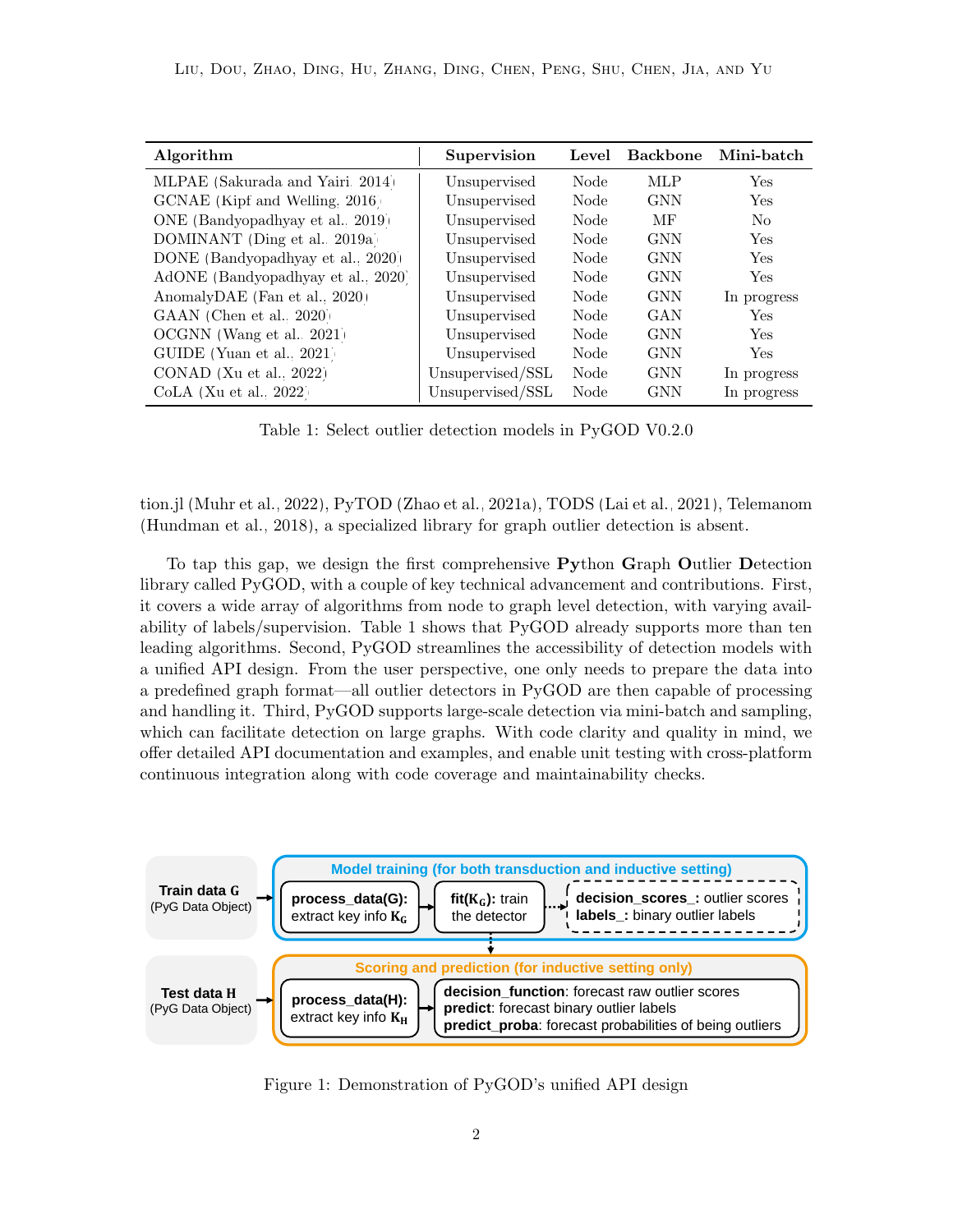## 2. Library Design and Implementation

Dependency. PyGOD builds for Python 3.6+, and depends on popular Pytorch [\(Paszke](#page-6-9) [et al., 2019\)](#page-6-9) and Pytorch Geometric (PyG) [\(Fey and Lenssen, 2019\)](#page-5-8) for effective graph learning on both CPUs and GPUs. Additionally, it uses numpy [\(Harris et al., 2020\)](#page-5-9), scipy [\(Virtanen et al., 2020\)](#page-6-10), and scikit-learn [\(Pedregosa et al., 2011\)](#page-6-11) for data manipulation. API Design. Inspired by the API design of scikit-learn [\(Buitinck et al., 2013\)](#page-4-12) and PyOD [\(Zhao et al., 2019\)](#page-6-2), all detection algorithms in PyGOD inherit from a base class with the same API interface:  $(i)$  fit trains the detection model, gets the outlier scores (the higher, the more outlying) and labels on the input data, and generates necessary statistics for prediction (in the inductive setting); (ii) decision function leverages the trained model to predict the raw outlier scores of the incoming data (in the inductive setting);  $(iii)$  predict returns the binary prediction using the trained model (0 for normal samples and 1 for outliers); and  $(iv)$  predict proba returns the probability of samples being outlier using the leading method [\(Kriegel et al., 2011\)](#page-5-10). Meanwhile, we also include the recent advance in providing the confidence score in outlier detection [\(Perini et al., 2020\)](#page-6-12) for the above prediction methods. The usage of the above APIs is demonstrated in Code demo [1.](#page-2-0)

```
1 from torch_geometric.datasets import Planetoid # import data from PyG
2 from pygod.utils import gen_attribute_outliers # import injection func
3
4 data = Planetoid("Cora")[0] # load data in PyG format
5 data, y = gen_attribute_outliers(data, n=100) # inject outliers
6
7 from pygod.models import DOMINANT # import the model
8 model = DOMINANT(num_layers=2) # init. detection model
9 model.fit(data) \qquad # fit with data
10
11 pred_label = model.predict(data) # predict binary labels
    12 pred_scores = model.decision_function(data) # predict outlier scores
13 pred_proba = model.predict_proba(data) # predict probability
14
15 from pygod.utils.metric import eval_recall_at_k, eval_precision_at_k
16 eval_recall_at_k(y.numpy(), pred_scores) # eval. by recall
    eval\_precision_at_k(y.numpy(), pred_scores) # eval. by precision
```
Code demo 1: Using Dominant [\(Ding et al., 2019a\)](#page-4-8) on Cora data [\(Morris et al., 2020\)](#page-6-13)

Streamlined Graph Learning with PyG. We choose to develop PyGOD on top of the popular PyG Llibrary for multiple reasons. First, this reduces the complexity in processing graph data for users. That is, PyGOD only requires the input data to be in the standard graph data format in PyG[1](#page-2-1) . Notably, different detection models need distinct information from a PyG graph. Within the implementation of each detection model, we design an abstract process graph method to extract necessary information, e.g., the adjacency matrix, node, and edge attributes, etc., for the underlying detection algorithm. Second, most of the

<span id="page-2-1"></span><sup>1.</sup> PyG data object: <https://pytorch-geometric.readthedocs.io/en/latest/modules/data.html>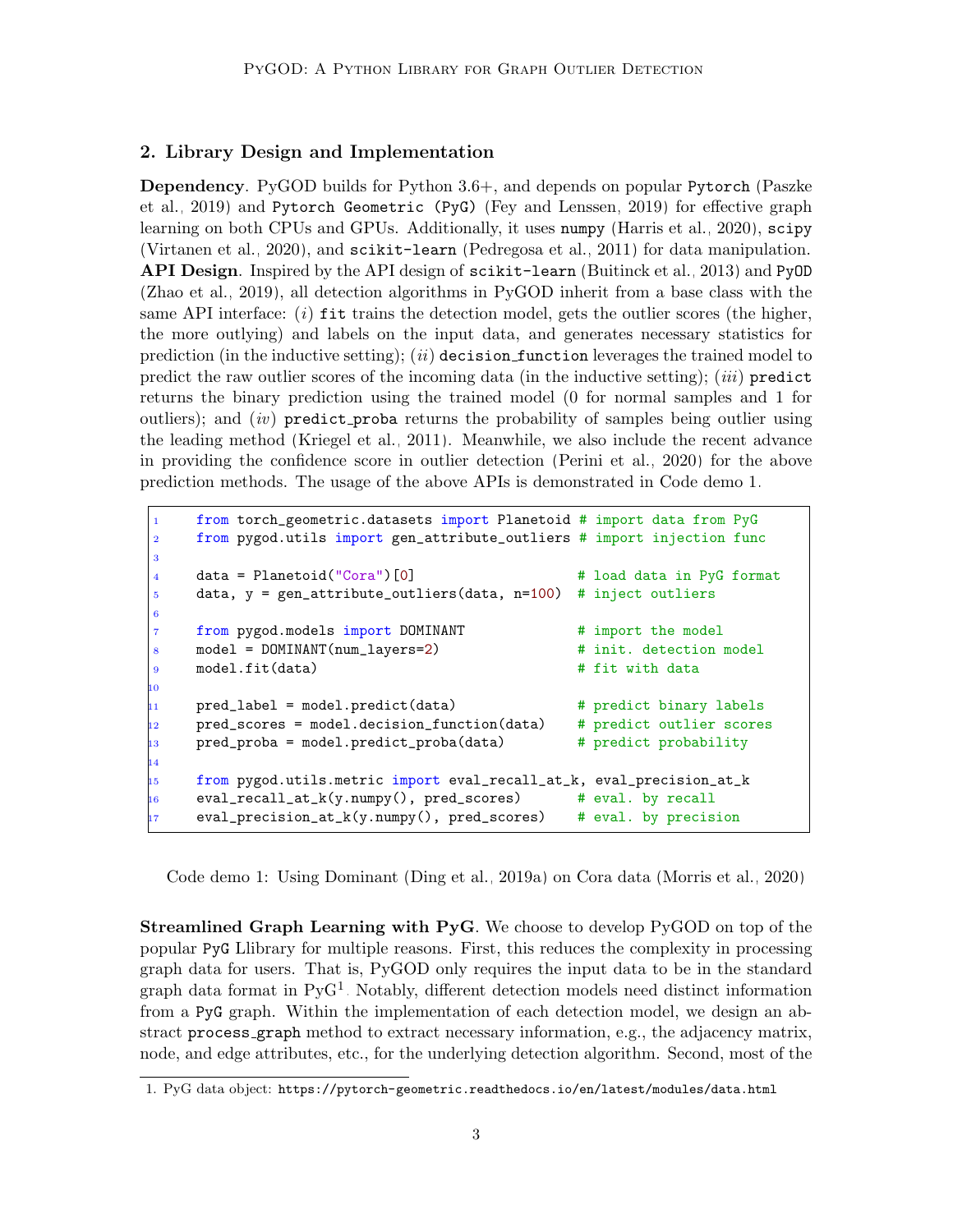detection algorithms share common backbones (see Table [1\)](#page-1-0) like graph convolutional neural networks (GCN) [\(Kipf and Welling, 2017\)](#page-5-11) and graph autoencoders [\(Kipf and Welling,](#page-5-5) [2016\)](#page-5-5), where PyG already provides optimized implementation. Third, PyG is the most popular GNN libraries with advanced functions like graph sampling and distributed training. Under the PyG framework, we enable and implement mini-batch and/or sampling for selected models to accommodate the learning with large graphs as shown in Table [1.](#page-1-0)

In addition to the detection models, a set of helpful utility functions is designed to facilitate graph outlier detection. Evaluation-wise, PyGOD provides common metrics for graph OD in the utils.metric module. Data-wise, PyGOD offers outlier injection methods for both structure and attribute settings [\(Ding et al., 2019a\)](#page-4-8) in utils.outlier\_generator, as a solution to model evaluation and benchmarking.

#### 3. Library Robustness and Accessibility

Robustness and Quality. While building PyGOD, we follow the best practices of system design and software development. First, we leverage the continuous integration by  $GitHub$ Actions<sup>[2](#page-3-0)</sup> to automate the testing process under various Python versions and operating systems. In addition to the scheduled daily test, both commits and pull requests trigger the unit testing. Notably, we enforce all code to have at least  $90\%$  coverage<sup>[3](#page-3-1)</sup>. By following the PEP8 standard, we enforce a consistent coding style and naming convention, which facilitates the community collaboration and code readability.

Accessibility. PyGOD comes with detailed API documentation rendered by Read the  $\texttt{Docs}^4$  $\texttt{Docs}^4$ . Within the documentation, installation guide and interactive examples in Jupyter notebooks are provided. To facilitate community contribution, the project is hosted on GitHub with friendly contribution guide and issue reporting mechanism.

### 4. Conclusion and Future Plans

In this paper, we present the first comprehensive library for graph outlier detection, called PyGOD. Uniquely, it supports a wide range of detection algorithms with unified APIs, rich documentation, and robust code design, which are readily useful for both academic research and industry applications. The development plan of PyGOD will focus on multiple aspects: (i) including more algorithms for different sub-tasks, e.g., outlier detection in edges and sub-graphs;  $(ii)$  collaborating with industries to make PyGOD more practical and tailor the needs of practitioners; *(iii)* optimizing its accessibility and scalability with the latest advancement in graph [\(Jia et al., 2020\)](#page-5-12); and  $(iv)$  incorporate automated machine learning to enable intelligent model selection and hyperparameter tuning [\(Zhao et al., 2021c\)](#page-7-1).

#### Acknowledgments

The authors of this paper were supported by NSF under grants III-1763325, III-1909323, III-2106758, and SaTC-1930941.

<span id="page-3-0"></span><sup>2.</sup> Continuous integration by GitHub Actions: <https://github.com/pygod-team/pygod/actions>

<span id="page-3-1"></span><sup>3.</sup> Code coverage by Coveralls: <https://coveralls.io/github/pygod-team/pygod>

<span id="page-3-2"></span><sup>4.</sup> Documentation: <https://docs.pygod.org/>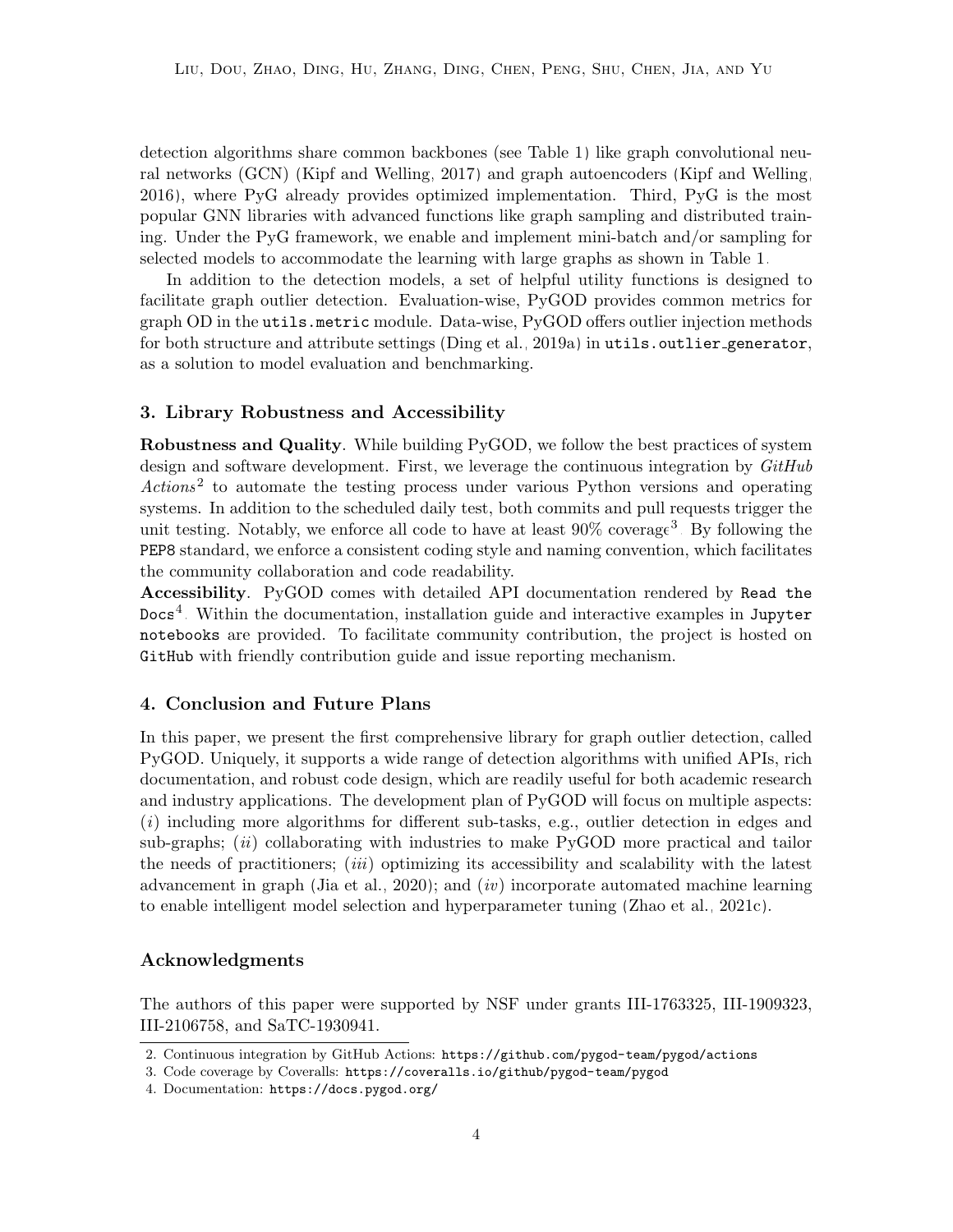# References

- <span id="page-4-6"></span>E. Achtert, H.-P. Kriegel, L. Reichert, E. Schubert, R. Wojdanowski, and A. Zimek. Visual evaluation of outlier detection models. In *Proceedings of the DASFAA*, pages 396–399. Springer, 2010.
- <span id="page-4-0"></span>C. C. Aggarwal. An introduction to outlier analysis. In Outlier analysis, pages 1–34. Springer, 2017.
- <span id="page-4-7"></span>S. Bandyopadhyay, N. Lokesh, and M. N. Murty. Outlier aware network embedding for attributed networks. In Proceedings of the AAAI conference, volume 33, pages 12–19, 2019.
- <span id="page-4-9"></span>S. Bandyopadhyay, S. V. Vivek, and M. Murty. Outlier resistant unsupervised deep architectures for attributed network embedding. In Proceedings of the WSDM, pages 25–33, 2020.
- <span id="page-4-12"></span>L. Buitinck, G. Louppe, M. Blondel, F. Pedregosa, A. Mueller, O. Grisel, V. Niculae, P. Prettenhofer, A. Gramfort, J. Grobler, R. Layton, J. VanderPlas, A. Joly, B. Holt, and G. Varoquaux. API design for machine learning software: experiences from the scikitlearn project. In Proceedings of ECML PKDD Workshop: Languages for Data Mining and Machine Learning, pages 108–122, 2013.
- <span id="page-4-5"></span>L. Cai, Z. Chen, C. Luo, J. Gui, J. Ni, D. Li, and H. Chen. Structural temporal graph neural networks for anomaly detection in dynamic graphs. In Proceedings of the ACM CIKM, pages 3747–3756, 2021.
- <span id="page-4-11"></span>Z. Chen, B. Liu, M. Wang, P. Dai, J. Lv, and L. Bo. Generative adversarial attributed network anomaly detection. In Proceedings of the ACM CIKM, pages 1989–1992, 2020.
- <span id="page-4-8"></span>K. Ding, J. Li, R. Bhanushali, and H. Liu. Deep anomaly detection on attributed networks. In Proceedings of the SDM, pages 594–602. SIAM, 2019a.
- <span id="page-4-2"></span>K. Ding, J. Li, and H. Liu. Interactive anomaly detection on attributed networks. In Proceedings of the ACM WSDM, pages 357–365, 2019b.
- <span id="page-4-3"></span>K. Ding, J. Li, N. Agarwal, and H. Liu. Inductive anomaly detection on attributed networks. In Proceedings of the Twenty-Ninth International Conference on International Joint Conferences on Artificial Intelligence, pages 1288–1294, 2021a.
- <span id="page-4-1"></span>K. Ding, Q. Zhou, H. Tong, and H. Liu. Few-shot network anomaly detection via crossnetwork meta-learning. In Proceedings of the Web Conference 2021, pages 2448–2456, 2021b.
- <span id="page-4-4"></span>Y. Dou, Z. Liu, L. Sun, Y. Deng, H. Peng, and P. S. Yu. Enhancing graph neural networkbased fraud detectors against camouflaged fraudsters. In Proceedings of the ACM CIKM, pages 315–324, 2020.
- <span id="page-4-10"></span>H. Fan, F. Zhang, and Z. Li. Anomalydae: Dual autoencoder for anomaly detection on attributed networks. In Proceedings of the IEEE ICASSP, pages 5685–5689, 2020.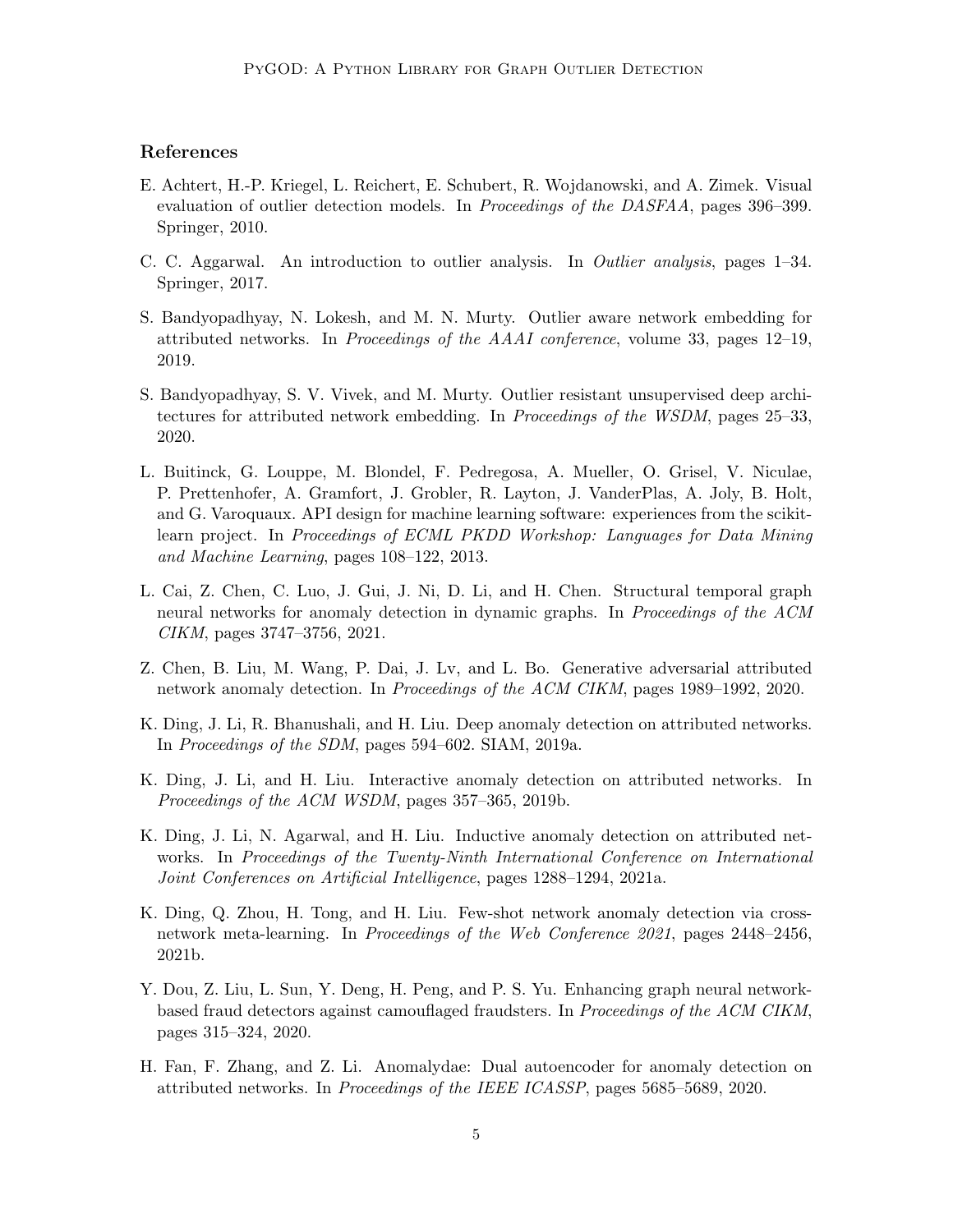- <span id="page-5-8"></span>M. Fey and J. E. Lenssen. Fast graph representation learning with PyTorch Geometric. In Proceedings of the ICLR Workshop on Representation Learning on Graphs and Manifolds, 2019.
- <span id="page-5-2"></span>T. Fu, C. Xiao, X. Li, L. M. Glass, and J. Sun. Mimosa: Multi-constraint molecule sampling for molecule optimization. In Proceedings of the AAAI Conference, volume 35, pages 125– 133, 2021.
- <span id="page-5-9"></span>C. R. Harris, K. J. Millman, S. J. Van Der Walt, R. Gommers, P. Virtanen, D. Cournapeau, E. Wieser, J. Taylor, S. Berg, N. J. Smith, et al. Array programming with numpy. Nature, 585(7825):357–362, 2020.
- <span id="page-5-1"></span>K. Huang, T. Fu, W. Gao, Y. Zhao, Y. H. Roohani, J. Leskovec, C. W. Coley, C. Xiao, J. Sun, and M. Zitnik. Therapeutics data commons: Machine learning datasets and tasks for drug discovery and development. In Proceedings of the Thirty-fifth Conference on Neural Information Processing Systems Datasets and Benchmarks Track (Round 1), 2021.
- <span id="page-5-7"></span>K. Hundman, V. Constantinou, C. Laporte, I. Colwell, and T. Soderstrom. Detecting spacecraft anomalies using lstms and nonparametric dynamic thresholding. In *Proceedings* of the ACM SIGKDD, pages 387–395, 2018.
- <span id="page-5-12"></span>Z. Jia, S. Lin, M. Gao, M. Zaharia, and A. Aiken. Improving the accuracy, scalability, and performance of graph neural networks with roc. Proceedings of the MLSys, 2:187–198, 2020.
- <span id="page-5-5"></span>T. N. Kipf and M. Welling. Variational graph auto-encoders. arXiv preprint arXiv:1611.07308, 2016.
- <span id="page-5-11"></span>T. N. Kipf and M. Welling. Semi-supervised classification with graph convolutional networks. In Proceedings of the ICLR, 2017.
- <span id="page-5-10"></span>H.-P. Kriegel, P. Kroger, E. Schubert, and A. Zimek. Interpreting and unifying outlier scores. In Proceedings of the SDM, pages 13–24. SIAM, 2011.
- <span id="page-5-6"></span>K.-H. Lai, D. Zha, G. Wang, J. Xu, Y. Zhao, D. Kumar, Y. Chen, P. Zumkhawaka, M. Wan, D. Martinez, and X. Hu. TODS: An automated time series outlier detection system. In Proceedings of the AAAI Conference, pages 16060–16062, 2021.
- <span id="page-5-4"></span>Y. Li, D. Zha, P. Venugopal, N. Zou, and X. Hu. Pyodds: An end-to-end outlier detection system with automated machine learning. In Companion Proceedings of the Web Conference, pages 153–157, 2020.
- <span id="page-5-0"></span>Z. Li, Y. Zhao, X. Hu, N. Botta, C. Ionescu, and G. Chen. Ecod: Unsupervised outlier detection using empirical cumulative distribution functions. IEEE Transactions on Knowledge and Data Engineering, pages 1–1, 2022. doi: 10.1109/TKDE.2022.3159580.
- <span id="page-5-3"></span>X. Ma, J. Wu, S. Xue, J. Yang, C. Zhou, Q. Z. Sheng, H. Xiong, and L. Akoglu. A comprehensive survey on graph anomaly detection with deep learning. IEEE Transactions on Knowledge and Data Engineering, 2021.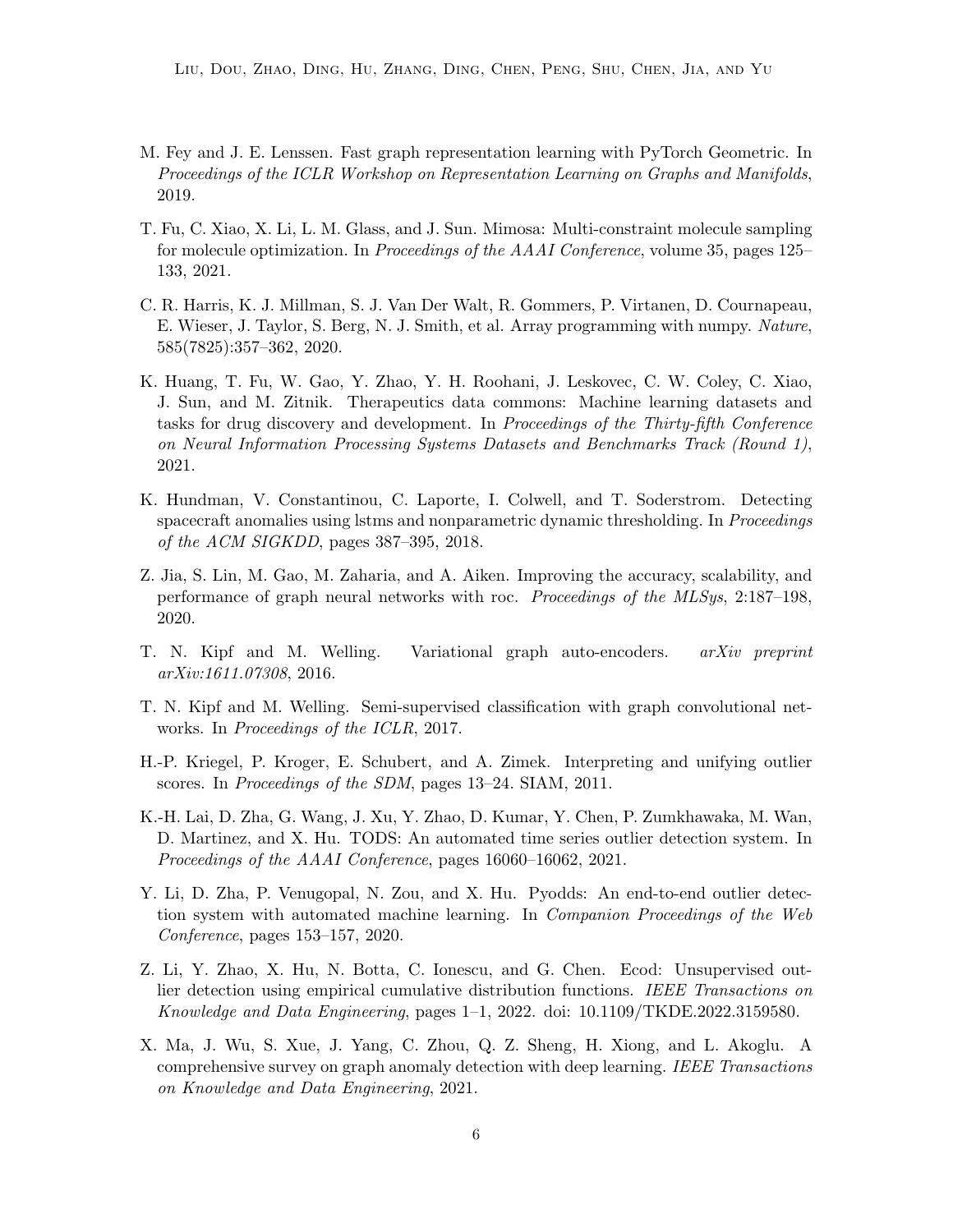- <span id="page-6-13"></span>C. Morris, N. M. Kriege, F. Bause, K. Kersting, P. Mutzel, and M. Neumann. Tudataset: A collection of benchmark datasets for learning with graphs. In Proceedings of the ICML Workshop on Graph Representation Learning and Beyond, pages 1–11, 2020.
- <span id="page-6-7"></span>D. Muhr, M. Affenzeller, and B. Anthony D. Outlierdetection.jl: A modular outlier detection ecosystem for the julia programming language. 2022.
- <span id="page-6-9"></span>A. Paszke, S. Gross, F. Massa, A. Lerer, J. Bradbury, G. Chanan, T. Killeen, Z. Lin, N. Gimelshein, L. Antiga, et al. Pytorch: An imperative style, high-performance deep learning library. Proceedings of the NeurIPS, 32, 2019.
- <span id="page-6-11"></span>F. Pedregosa, G. Varoquaux, A. Gramfort, V. Michel, B. Thirion, O. Grisel, M. Blondel, P. Prettenhofer, R. Weiss, V. Dubourg, et al. Scikit-learn: Machine learning in python. Journal of Machine Learning Research, 12:2825–2830, 2011.
- <span id="page-6-12"></span>L. Perini, V. Vercruyssen, and J. Davis. Quantifying the confidence of anomaly detectors in their example-wise predictions. In Proceedings of ECML-PKDD, pages 227–243. Springer, 2020.
- <span id="page-6-4"></span>M. Sakurada and T. Yairi. Anomaly detection using autoencoders with nonlinear dimensionality reduction. In Proceedings of the MLSDA workshop on machine learning for sensory data analysis, pages 4–11, 2014.
- <span id="page-6-1"></span>L. Sun, Y. Dou, C. Yang, J. Wang, P. S. Yu, L. He, and B. Li. Adversarial attack and defense on graph data: A survey. arXiv preprint arXiv:1812.10528, 2018.
- <span id="page-6-10"></span>P. Virtanen, R. Gommers, T. E. Oliphant, M. Haberland, T. Reddy, D. Cournapeau, E. Burovski, P. Peterson, W. Weckesser, J. Bright, et al. Scipy 1.0: fundamental algorithms for scientific computing in python. Nature methods, 17(3):261–272, 2020.
- <span id="page-6-5"></span>X. Wang, B. Jin, Y. Du, P. Cui, Y. Tan, and Y. Yang. One-class graph neural networks for anomaly detection in attributed networks. Neural computing and applications, 33(18): 12073–12085, 2021.
- <span id="page-6-0"></span>Z. Xu, X. Huang, Y. Zhao, Y. Dong, and J. Li. Contrastive attributed network anomaly detection with data augmentation. In Proceedings of the PAKDD, 2022.
- <span id="page-6-6"></span>X. Yuan, N. Zhou, S. Yu, H. Huang, Z. Chen, and F. Xia. Higher-order structure based anomaly detection on attributed networks. In *Proceedings of the IEEE Big Data Confer*ence, pages 2691–2700, 2021.
- <span id="page-6-2"></span>Y. Zhao, Z. Nasrullah, and Z. Li. PyOD: A python toolbox for scalable outlier detection. Journal of Machine Learning Research, 20(96):1–7, 2019.
- <span id="page-6-8"></span>Y. Zhao, G. H. Chen, and Z. Jia. TOD: Tensor-based outlier detection. *arXiv preprint* arXiv:2110.14007, 2021a.
- <span id="page-6-3"></span>Y. Zhao, X. Hu, C. Cheng, C. Wang, C. Wan, W. Wang, J. Yang, H. Bai, Z. Li, C. Xiao, et al. Suod: Accelerating large-scale unsupervised heterogeneous outlier detection. pages 463–478, 2021b.